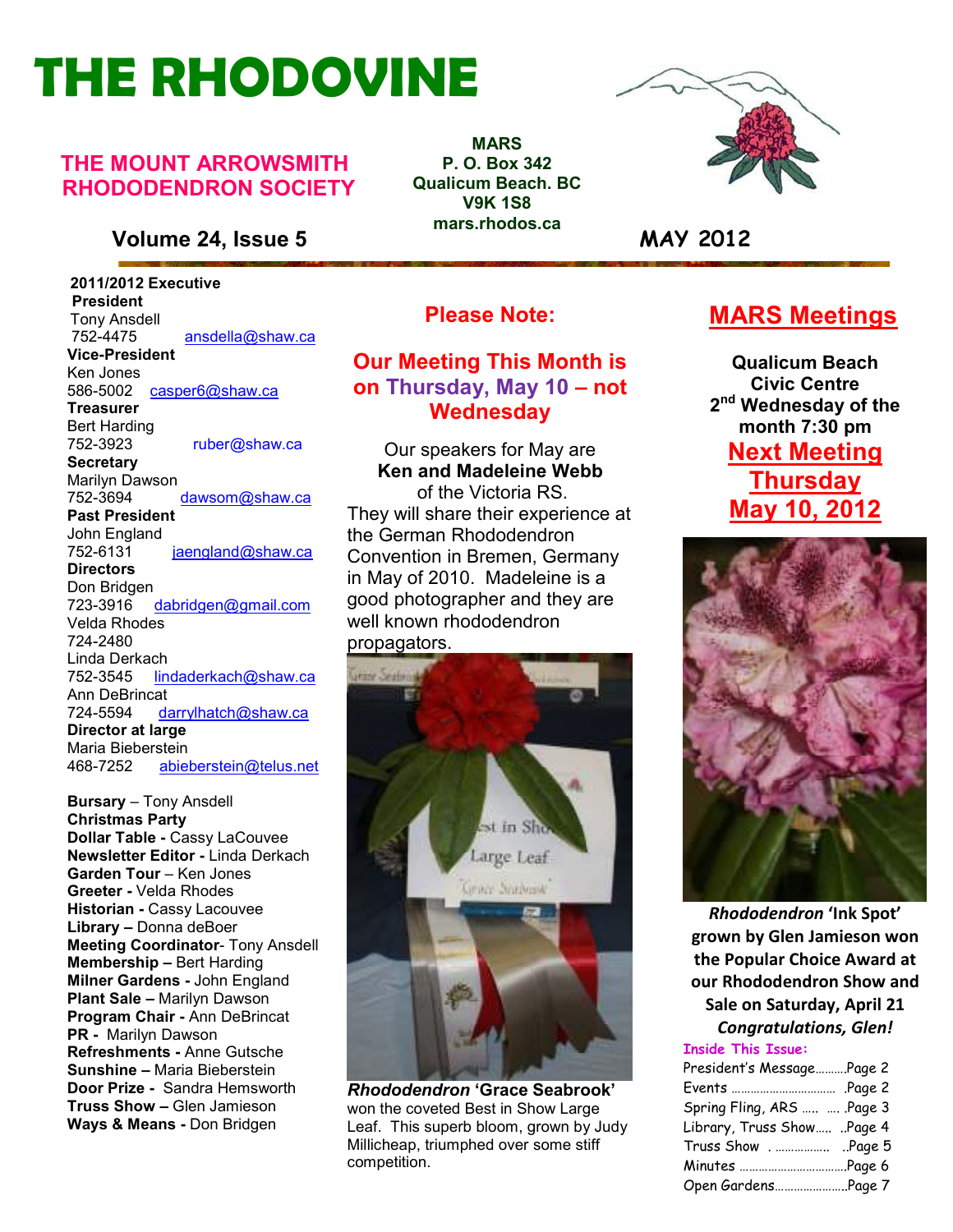### From Your President…

I am writing this one day after the Plant Sale and Truss Show. Before this event, I asked for volunteers to make the event successful. You responded yesterday more than I ever expected. As a result, the event was one of the best we have had. A giant THANK YOU! to all who participated and worked so hard to achieve this success. I have not seen the financial result yet but all indications are that this will return much more than last year another indication of success. I was particularly impressed by the way all the volunteers worked so hard and so willingly. The presence of the Tae Kwon Do club members was great and who can forget the rooster and chicken that provided background sound to the event.

The pot luck after the event was great. Many thanks to Marilyn Dawson for hosting. Glen took the opportunity to review the day and get feedback on what could be done to make next year even better. The only disappointment was that many of the volunteers were not able to attend and enjoy the camaraderie and good times that happened.

Now we can look forward to the Garden Tour. At this point, most of the garden-sitting spots are filled even though we have more gardens than usual. Please contact Linda Derkach or Ken Jones if you are able to be a spare in case someone can't make it. I have reserved warm sunny days for the Garden Tour, so we can all look forward to a couple of enjoyable days of interacting with the public or, as I like to call them, potential MARS members.

Tony

The Editors reserve the right to edit submissions to the newsletter for purposes of consistency, clarity and space restrictions.

# **Important Events and Dates to Remember**

# **Members' Open Gardens**

On **May 5**, you are welcome to tour the gardens of:

 \*Lorne and Cindy Hepting \*John and Arlene England

# **MARS Spring Fling**

Sale of perennial plants from members' gardens

> **Saturday, May 5 Qualicum Beach Community Hall**

# **MARS Garden Tour**

A self-guided tour of 14 beautiful gardens in the Qualicum Beach area **Saturday, May 12 and Sunday, May 13** 

**Please take some time to distribute the handbills you received at the April meeting to your friends and neighbours.** 

# **MARS Trip to Tofino Cancelled**



MARS members Joan Rich, Terry Richmond and Lorne Hepting chat about rhododendrons and other fascinating topics...no doubt!!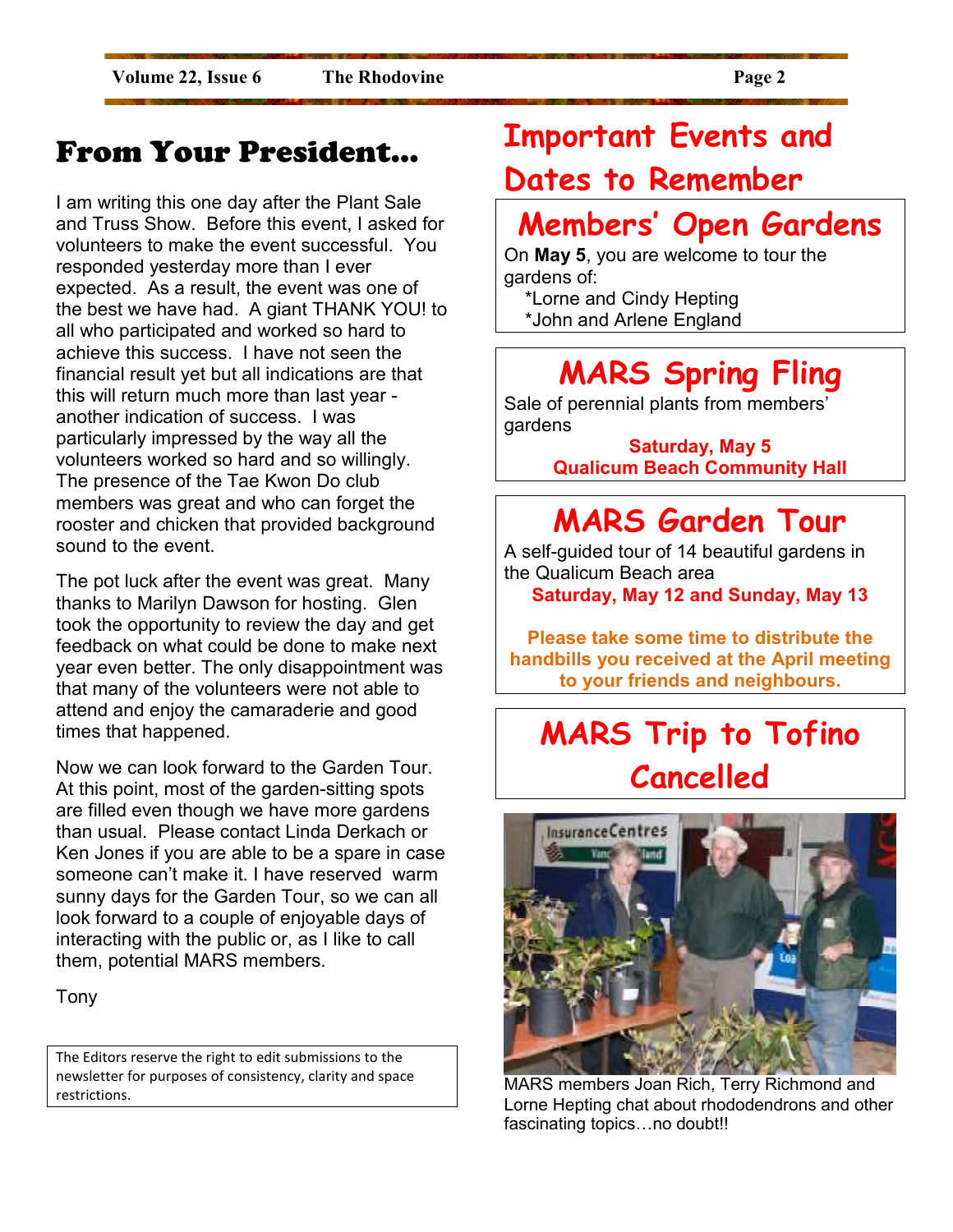# **MARS Swing into Spring: Spring Fling May 5**

MARS members bringing plants to Spring Fling on Saturday May 5 should try to arrive early before the Farmers' Market is in full swing in Veterans' Way. Vehicles will not be allowed into the area once the market opens.

Late arrivals would be best to park in the church lot next door and use the back door and ramp into the Community Hall. If delivering plants to the hall on Saturday is impossible, email Barbara Kulla at **bkulla@shaw.ca** or Marilyn Dawson at **dawsom@shaw.ca** and they will try to arrange pickup before May 5.

Plants should be neat and tidy, all the ravages of winter cleaned up and pots should be clean. Large items should be wrapped in burlap or potted up securely and should be delivered by 8 am for ease of movement.

**We will need volunteers for all facets of the sale. We need help setting up tables at 7 am, and bringing in plants; we will need sales people for two-hour shifts. And we will need a cleanup crew. It's not heavy work so much as it is labor intensive over shorts bursts of time.** 

So if you haven't already done it, there is still time to pot up a few plants, name them if possible and organize delivery.

**ARS Western Fall Regional Conference, Nanaimo, B.C.** 

### **RHODOS IN PARADISE - DESTINATION VANCOUVER ISLAND**

### **September 21 - 23, 2012**

**For full details: Check out our** brand new **website at http://arsnanaimo2012.ca/** 

### **Registration is open now! We encourage you to register early!**

### **Volunteers Needed**

It never hurts to plan ahead. The web site for the **ARS Fall Conference in Nanaimo** is up and ready to take registrations from those who plan to attend the Sept. 21-23 sessions in the Coast Bastion Hotel.

MARS is managing the plant sale as its contribution to the Nanaimo chapter. Cowichan Valley is organizing the silent auction and a local wine tour. North Island has offered to help with the registration chores.

There is a need for a great many volunteers. **At our May meeting a roster of volunteer jobs will be passed around for members to sign.**  The Plant Sale will need cashiers and volunteers to aid shoppers over the three-day period as well as people to unload the vehicles. Other areas include registration, ticket takers for bus tours and introduction of speakers. Shifts are not long… but very important!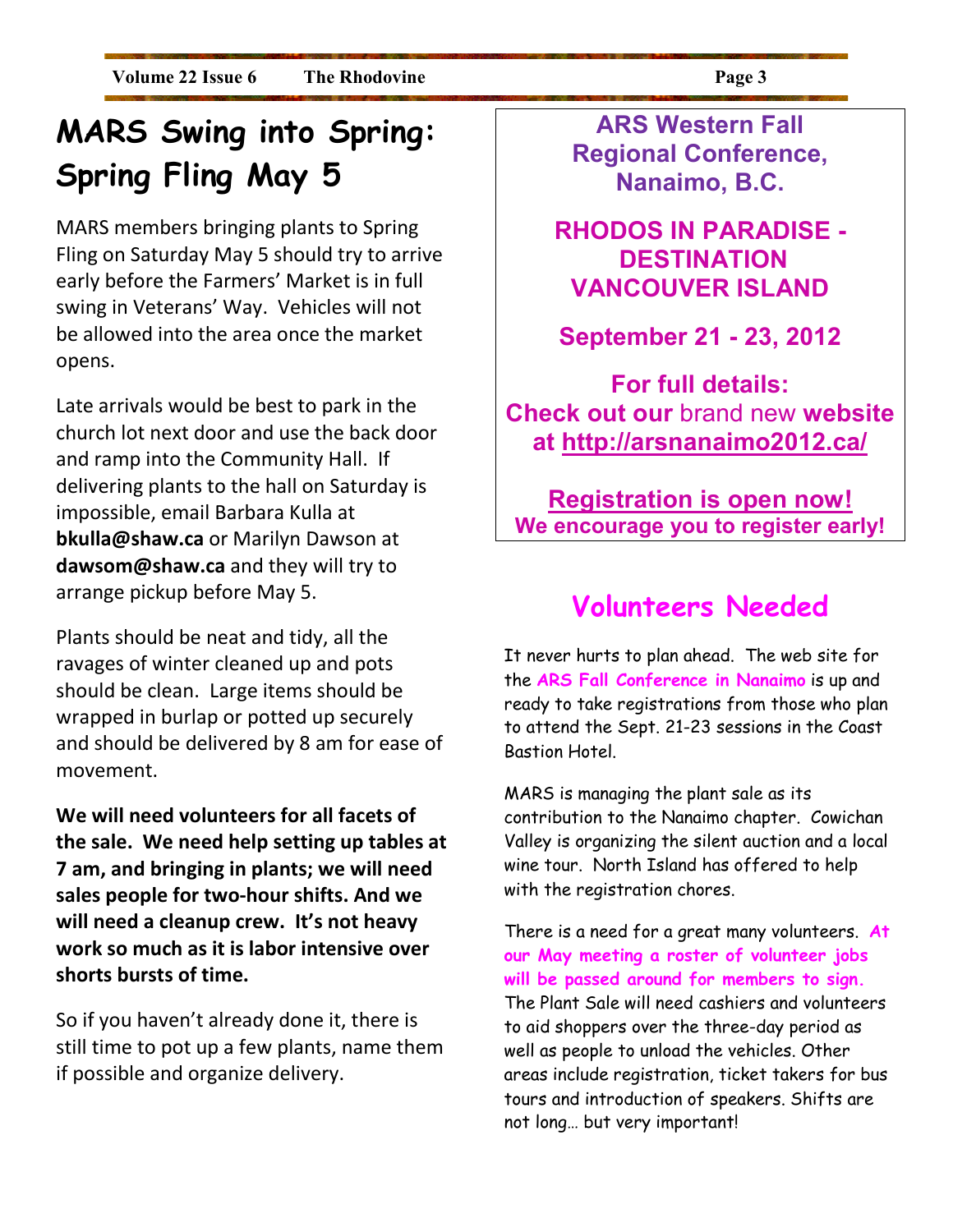### **MARS Library**

#### *Musings from your Librarian Donna deBoer*

I would like to welcome you all to our library. We have some great new books in our library treasures of information to help answer your questions from rhododendrons to insect control and other garden information.

#### One such treasure is:

The Rhododendron Species, by H.H. Davidian.

Did you ever wonder about the significance of leaf shapes and sizes of the flowers and what it all means? Here is an introduction for the beginner and for the more learned gardener. This book answers questions from hardiness zones to species and varieties - a splendid book to read and learn new things you might not know or to refresh your memory and inspire you. Rediscover the excitement of a most wonderful shrub.

Enjoy this delightful book with each page giving you new insight into rhododendrons and azaleas

Another treasure is Better Homes and Gardens New Complete Guide to Gardening by Susan A. Roth.

Learn new ideas for landscaping along with challenges you might face as you plan a new and special design for your yard. There are ideas for coping with poor soil and how to make changes that will make your plants soar and grow better and more beautiful.

What are you looking for? Maybe a new water garden or rock garden or perhaps you want ideas on how to attract birds or butterflies to your garden. You just might find ideas that will say to you – yes - that is what I can do. Feel that excitement of making your garden a show place you can enjoy. Explore the different trees and shrubs that will make you say 'aaahhh' as you see your ideas come to life. Come read and get excited about the creative ideas you will find. There is always something new to learn.

#### **Come and browse through your library!!**

### **MARS Rhododendron Show and Sale Stirs Spring Plant Fever**

Once again, the MARS Show and Sale attracted hundreds to the Parksville Arena to snap up bargains and rarities for local gardens.

Our mild winter and warmish spring weather foretold a bumper crop of trusses – and the competition was fierce!



Our judges had a monumental task – choosing from so many fabulous blooms to declare a winner.



The judges ponder…..shoppers line up for choice plants

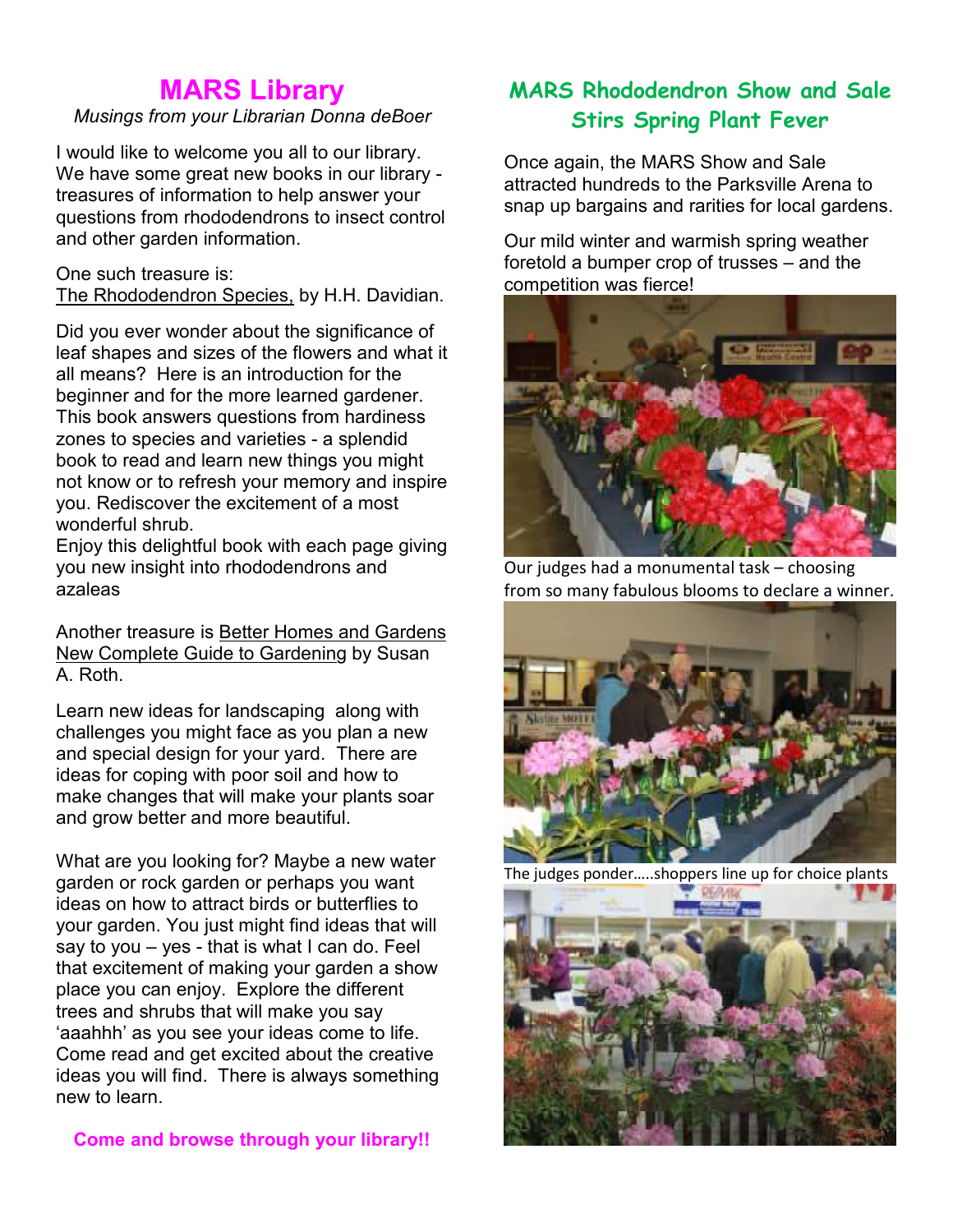

MARS member Ken Jones is the winner of a beautifully planted basket, here with Bert Harding and Tony Ansdell.



Here is the lucky winner of the beautiful hand-made bench and planter crafted by Al Bieberstein



Outstanding trusses earned ribbons for many different categories of bloom.

### **And the winners are…**

The sun shone, the crowds came out and carts filled up quickly as the Rhododendron Show and Sale got under way at the Parksville Curling Club Saturday. Final tallies are not yet complete, but everyone seemed to think it was a successful show. Certainly there were a record number of entries to keep the judges busy. Here are the results: Best in Show, Large Leaf: Judy Millicheap for *R*. 'Grace Seabrook' Best in Show, Small Leaf: Al Bieberstein for *R. roxieanum.*  Blue Collection: 1. Judy Millicheap, *R.* 'Starry Night': 2. Linda Derkach, *R.* 'Black Satin' 3. Glen Jamieson, *R*. 'Muncaster Mist' Yellow: 1. Joan Cavers, *R*. 'Cream Crest' 2. Joan Cavers, *R*. 'Patty Bee' 3. Marilyn Dawson, *R*. 'Mary Fleming' Foliage: 1. Al Bieberstein, *R*. 'Hansel' 2. Lorne Hepting, *R*. 'Insigne' 3. Al Bieberstein, *R*. 'Goldflimmer' Hammerhead: Ken Jones, *R. impeditum* Lax Truss: 1. Lorne Hepting, *R*. 'Fred Robbins' 2. Al Bieberstein, *R*. 'Maureen' 3. Joan Rich, *R*. 'Ibex' Novice: Donna DeBoer, *R*. 'Taurus' Pink: 1. Al Bieberstein, *R*. 'Maureen' 2. Lorne Hepting, *R*.' Maureen' 3. Glen Jamieson, *R.* 'Ink Spot' Tender: 1. Ann DeBrincat, *R*. 'Tyermanii' 2. Al Bieberstein, *R.* 'Elsie Frye' 3. Glen Jamieson, *R.* 'Sweet Wendy' Red: 1. Judy Millicheap*, R*. 'Grace Seabrook' 2. Joan Cavers, *R*. 'Etta Burrows' 3. Lorne Hepting, *R*. 'Fred Robbins' White: 1. Joan Rich, *R. '*Boddaertianum' 2. Betty Allisop, *R.* 'Unique' 3. Marilyn Dawson, *R*. 'Cheer' Species, small leaf: 1. Al Bieberstein, *R. roxieanum* 2. Al Bieberstein, *R. chamaethomsonii* 3. Joan Rich, *R. schlippenbachii*  Spray: 1. Judy Millicheap, *R*. 'Starry Night' 2. Al Bieberstein, R. 'Bob's Blue' 3. Al Bieberstein, *R*. 'Mary Fleming' Popular Choice: Glen Jamieson, *R*.' Ink Spot' Judges were: Chris Southwick, John Denisiger

and Art Lightburn.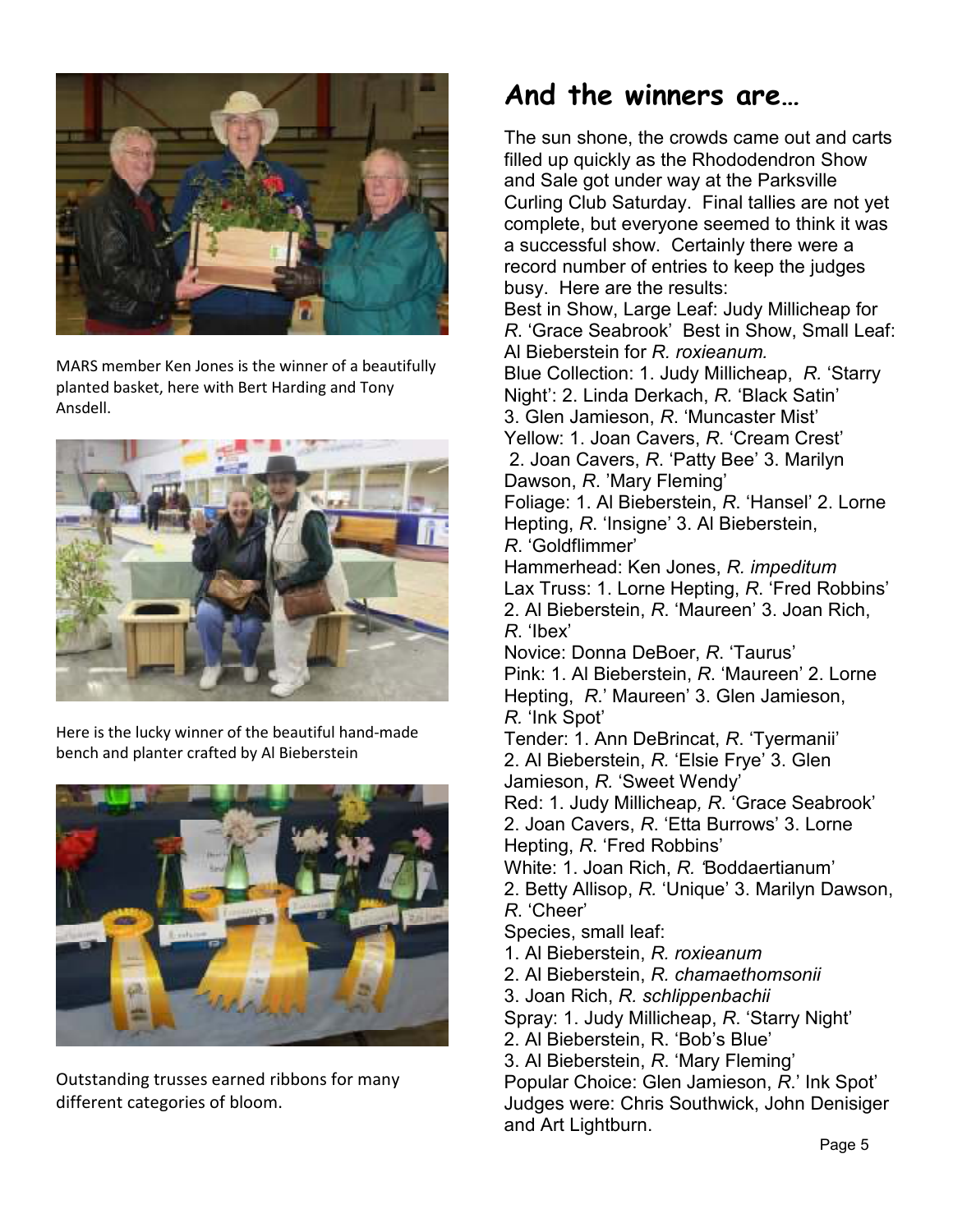#### **MOUNT ARROWSMITH GENERAL MEETING**

Thursday, April 12, 2012 Held at the Civic Centre in Qualicum Beach at 7:30 pm Minutes of the meeting were approved as published in the Rhodovine

**REFRESHMENTS**: Provided by Ann DeBrincat, Wolfgang Ruff and Velda Rhodes

**BUSINESS ARISING**: 1. President Tony Ansdell told members that next month's regular meeting will also be held on a Thursday because of a scheduling conflict at the Civic Centre.

2. An invitation is still open for anyone who has not attended an ARS convention to apply for the \$400 subsidy to attend the Ashville N.C. session in May. 3. Tony said no one has offered to complete Tofino tour arrangements and it is in danger of being cancelled. Terry Richmond said he would have a definitive answer within a week.

4. Linda Derkach, as newsletter editor, reminded members that the publication welcomes photos, articles and ideas.

5. The annual general meeting will be held at the next meeting. There are several positions open and Tony asked the membership to consider nominations. 6. Judy Wood spoke about a Floriade tour that she has booked for herself, and will book others in her capacity as travel agent. It runs from May 11-21 and covers much the same territory as the one that was cancelled. An email has been circulated to members.

**TREASURER**: Bert Harding said March was a relatively quiet month for expenses and we are roughly where we should be financially just before our big fundraisers of the year.

**PROGRAM:** Ann DeBrincat said Bernie Dinter, the evening's speaker, had brought a table full of plants from his nursery for sale at the break. Speakers for May are Ken and Madeleine Webb who will give a presentation on their trip to Germany. Ann also had rhododendron seeds left over from last month's workshop which she distributed to anyone who was interested.

**WAYS AND MEANS**: Don Bridgen said the door prize *Rhododendron* 'Kimbeth' was donated by Ken Webb; other prizes were *R*. 'Point Fosdick' donated by Velda Rhodes and Dan Schwarz, *R*. 'Pink Cameo' and *R*. 'Hansel'. Winners later in the program were Judy Wood, Tony Ansdell, Wolfgang Ruff and Linda Derkach.

**EVENTS**: Spring Fling – Marilyn Dawson said there were still a few tables available. She said volunteers would be needed on the day of the sale. Because the Farmers Market will be in full swing in Veteran's Way by 8:30 early delivery of plants is urged. She will check the week prior to the sale, to learn how best to access the

Community Hall (possibly by the back door) and send out late instructions to members via email.

**MEMBERS' OPEN GARDENS**: The first visits of the year came off with only a few stalwarts braving the weather to tour the gardens of Al and Maria Bieberstein and Wolfgang and Vivienne Ruff on the March 29 weekend. Next gardens open are Marilyn Dawson's at 843 Woodridge Place in Qualicum Beach and Beate Kuhn, 857 Crocus Corner Drive on the weekend of April 28. The following weekend May 5 and 6, Lorne Hepting will open his garden at 3925 W. Island Highway. Visiting hours for all gardens are from 10-4 pm.

**GARDEN TOUR** –Ken Jones literally fell to his knees and begged members to fill in the last few sitting spots for the Mother's Day weekend tour. Packages of small flyers advertising the tour were handed to each member to pass around to their friends and neighbors.

**TRUSS SHOW** –Glen Jamieson said volunteers will be needed from 7 am on but there will be time to shop at 9 am before doors open to the public at 10. Help will be needed to assist the vendors setting up, selling raffle tickets and other chores including final cleanup. He also urged members to bring as many rhodos as possible to the hall between 7 and 8:30, some for the judging table, others for exhibition. Lots of bloom is important. All entries to be judged must be in place by 8:30. Terry Richmond then demonstrated how to present a truss for judging and also identified the various categories that often cause confusion, a lax truss or a spray, for example. He also showed how to improve the presentation of a truss, through the use of corks, removing a leaf or two, and cleaning the leaves. "It's okay to take away a leaf, but you can't add one," he said.

**NEW BUSINESS:** Judy McMaster is relinquishing her Sunshine duties; she will undergo shoulder surgery soon. Maria Bieberstein offered to take on the job.

**GUEST SPEAKER**: Bernie Dinter gave a slide presentation on the garden of Peter Stone of the Cowichan area, begun in the late 1950s. He made two visits around 2001 showing the garden at its maturity. Meeting adjourned: 9:40 pm

**Watch your email for information on the Propagation Workshop to be held in Victoria on Saturday, October 13 at the home of Ken and Madeleine Webb For registration and questions email kenwebb@live.ca or phone 250-744-1785.** 

**Please register early – space is limited.**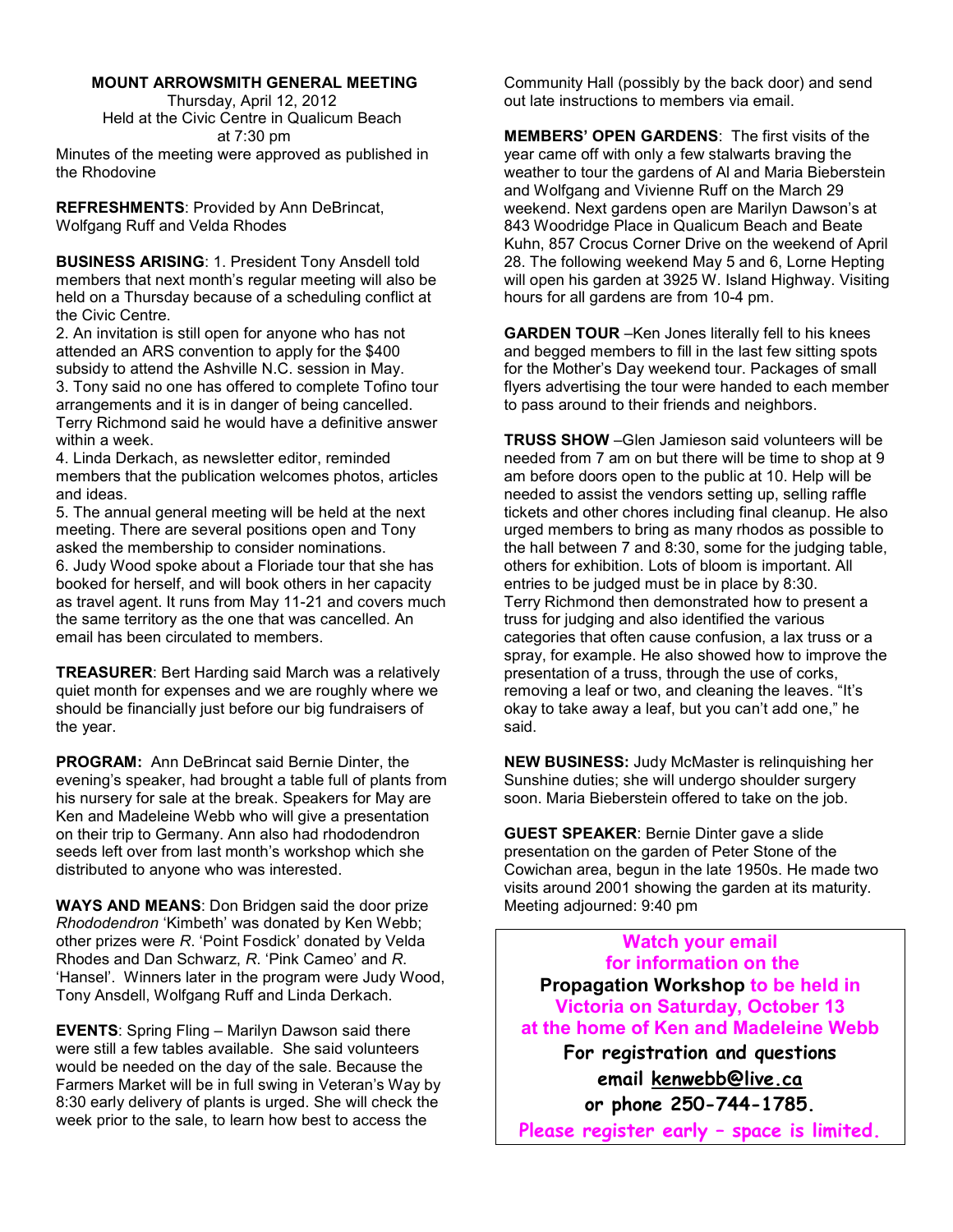## **Open Gardens Spectacular**

Members Beate Kuhn and Marilyn Dawson generously opened their gardens on April 28 and 29. If you weren't able to take advantage of the opportunity, here are some of the scenes that you missed.

#### In the Garden of Beate Kuhn...



*Rhododendron* 'Virginia Richards'



*Euphorbia wulfenii* and Gold Mound Spirea foil the deer



Our native bleeding heart – *Dicentra formosa* 



Euphorbia again here with Forget-me-nots…a lovely combination…



Primulas were looking fabulous….

#### And in the Garden of Marilyn Dawson...



Marilyn's *Rhododendron* 'Grace Seabrook' is a standout….with dozens of blooms…

Page 7